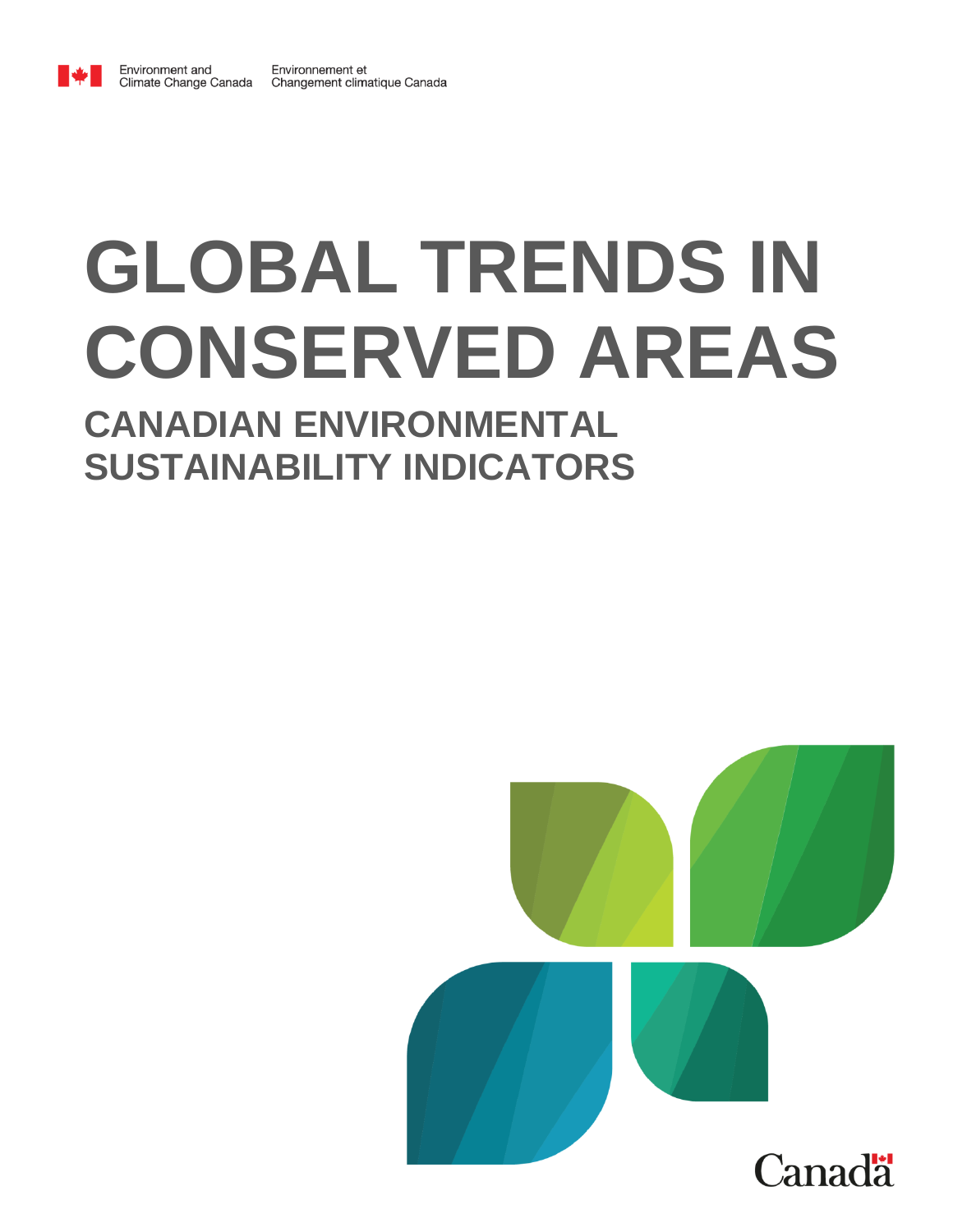**Suggested citation for this document:** Environment and Climate Change Canada (2021) Canadian Environmental Sustainability Indicators: Global trends in conserved areas. Consulted on *Month day, year*. Available at: [www.canada.ca/en/environment-climate-change/services/environmental-indicators/global-trends](http://www.canada.ca/en/environment-climate-change/services/environmental-indicators/global-trends-conserved-areas.html)[conserved-areas.html.](http://www.canada.ca/en/environment-climate-change/services/environmental-indicators/global-trends-conserved-areas.html)

Cat. No.: En4-144/98-2021E-PDF ISBN: 978-0-660-39311-7 Project code: 21032.101

Unless otherwise specified, you may not reproduce materials in this publication, in whole or in part, for the purposes of commercial redistribution without prior written permission from Environment and Climate Change Canada's copyright administrator. To obtain permission to reproduce Government of Canada materials for commercial purposes, apply for Crown Copyright Clearance by contacting:

Environment and Climate Change Canada Public Inquiries Centre 12th Floor Fontaine Building 200 Sacré-Coeur Blvd Gatineau QC K1A 0H3 Telephone: 1-800-668-6767 (in Canada only) or 819-938-3860 Fax: 819-938-3318 Email: [enviroinfo@ec.gc.ca](mailto:enviroinfo@ec.gc.ca)

Photos: © Environment and Climate Change Canada

© Her Majesty the Queen in Right of Canada, represented by the Minister of Environment and Climate Change, 2021

Aussi disponible en français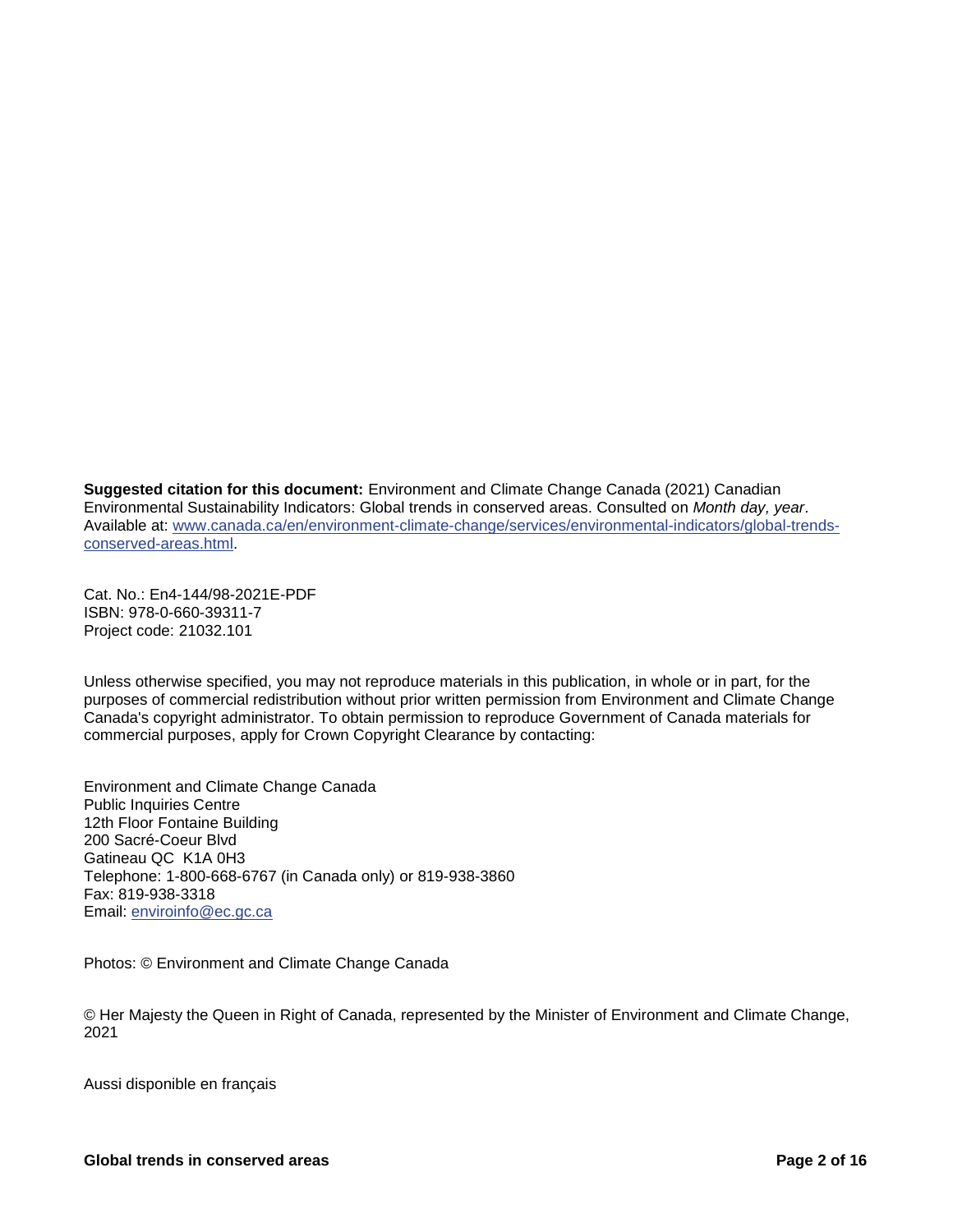# **CANADIAN ENVIRONMENTAL SUSTAINABILITY INDICATORS GLOBAL TRENDS IN CONSERVED AREAS**

# **July 2021**

# **Table of contents**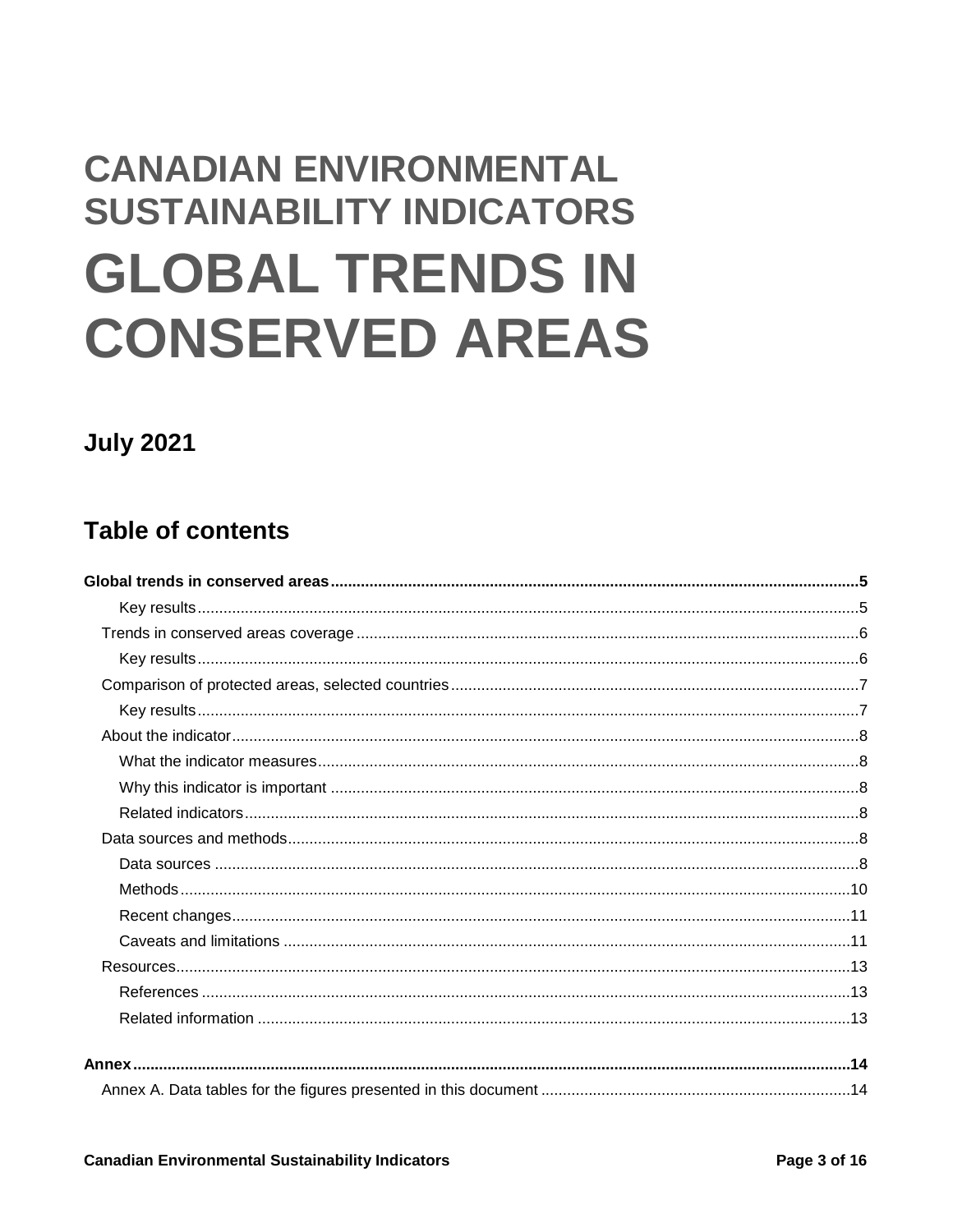#### **List of Figures**

#### **List of Tables**

| Table A.1. Data for Figure 1. Percentage of global area conserved in relation to global 2020 targets,            |  |
|------------------------------------------------------------------------------------------------------------------|--|
|                                                                                                                  |  |
|                                                                                                                  |  |
| 15. Table A.3. Data for Figure 3. Area protected and percentage of territory protected, selected countries, 2021 |  |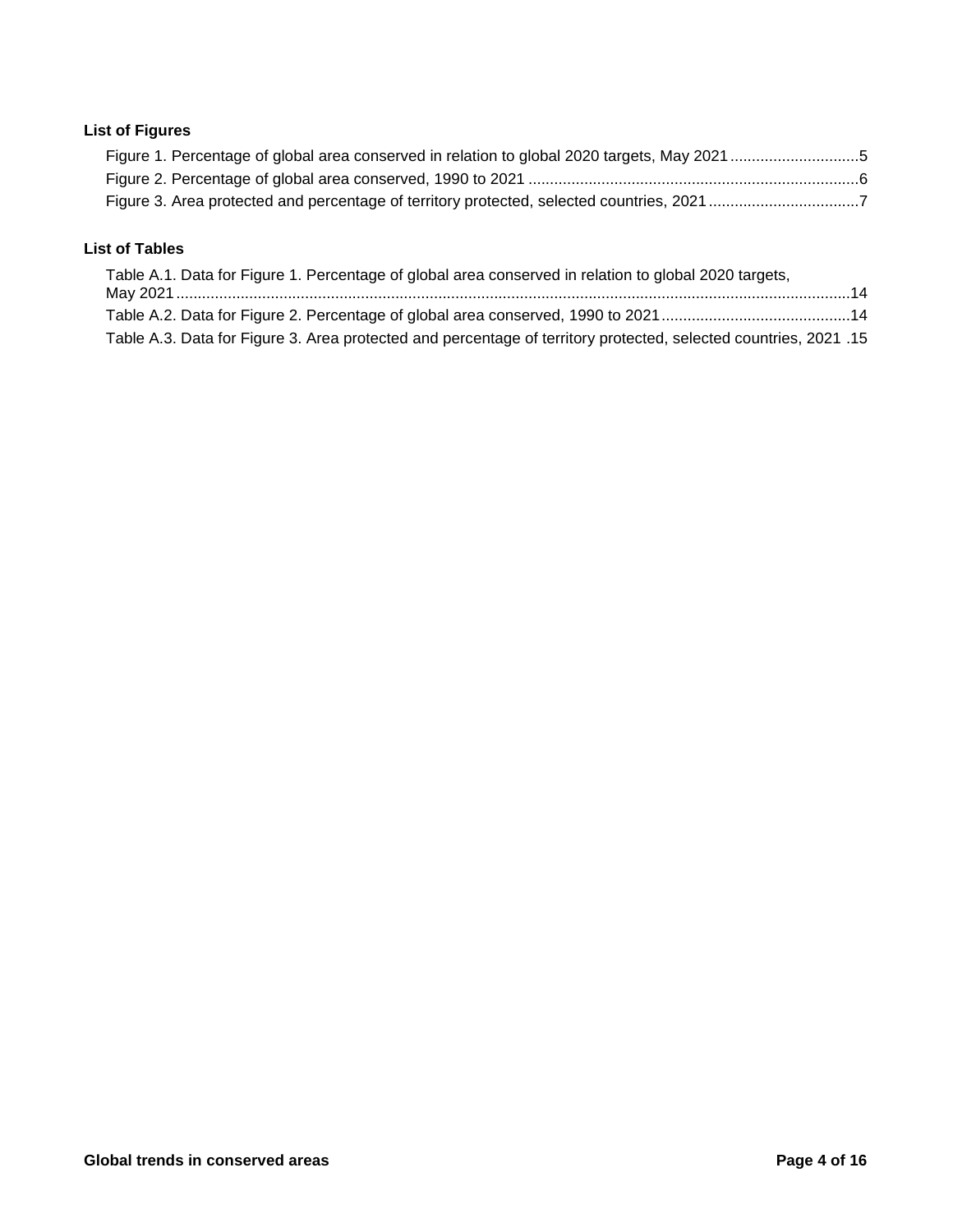# <span id="page-4-0"></span>**Global trends in conserved areas**

To help safeguard biodiversity and ecosystem services, nations are increasing the area they conserve. Conserved areas include protected areas and other effective area-based conservation measures. This indicator provides a global overview of terrestrial and marine conserved areas.

#### <span id="page-4-1"></span>**Key results**

- As of May 2021, globally
	- $\circ$  16.6% of terrestrial area, including freshwater, was conserved, including 15.7% in protected areas  $\circ$  7.7% of marine area, including international waters, was conserved, almost all in protected areas
- Governments across the globe committed to conserving 17% of terrestrial and 10% of marine areas by 2020

<span id="page-4-2"></span>



#### [Data for Figure 1](#page-13-2)

Note: Antarctica is not included. Terrestrial area includes both land and freshwater. Marine area includes territorial seas, exclusive economic zones and areas beyond national jurisdiction. For more information on the definition of protected areas and other effective area-based conservation measures, please refer to th[e Data sources and methods.](#page-8-0)

**Source:** United Nations Environment Programme World Conservation Monitoring Centre and International Union for Conservation of Nature (2021) [World Database on Protected Areas and World Database on Other Effective Area-based Conservation Measures.](https://www.protectedplanet.net/en) May 2021 release.

Conserved areas are lands and waters where human use is limited. They include protected areas as well as other effective area-based conservation measures. Other effective area-based conservation measures (OECMs) are areas that are managed in ways to achieve positive and sustained long-term outcomes for the conservation of biodiversity but are not protected areas. As of May 2021, only 5 countries had submitted OECMs to the World Database on Other Effective Area-based Conservation Measures; Canada accounts for 22% of the total area of OECMs.

Parties to the [Convention on Biological Diversity](http://www.cbd.int/) set an aspirational target to conserve at least 17% of terrestrial areas and inland waters, and 10% of coastal and marine areas, by 2020.<sup>1</sup> Considering not all countries had submitted their 2020 update to the United Nations Environment Programme World Conservation Monitoring Centre at the time of reporting, the [Protected Planet Report 2020](https://livereport.protectedplanet.net/) noted that it is expected that the terrestrial target

l

<sup>1</sup> Aichi Biodiversity Target 11 of the Strategic Plan for Biodiversity from 2010 to 2020 calls for parties to achieve, "By 2020, at least 17 per cent of terrestrial and inland water areas and 10 per cent of coastal and marine areas, especially areas of particular importance for biodiversity and ecosystem services, are conserved through effectively and equitably managed, ecologically representative and well-connected systems of protected areas and other effective area-based conservation measures, and integrated into the wider landscape and seascape."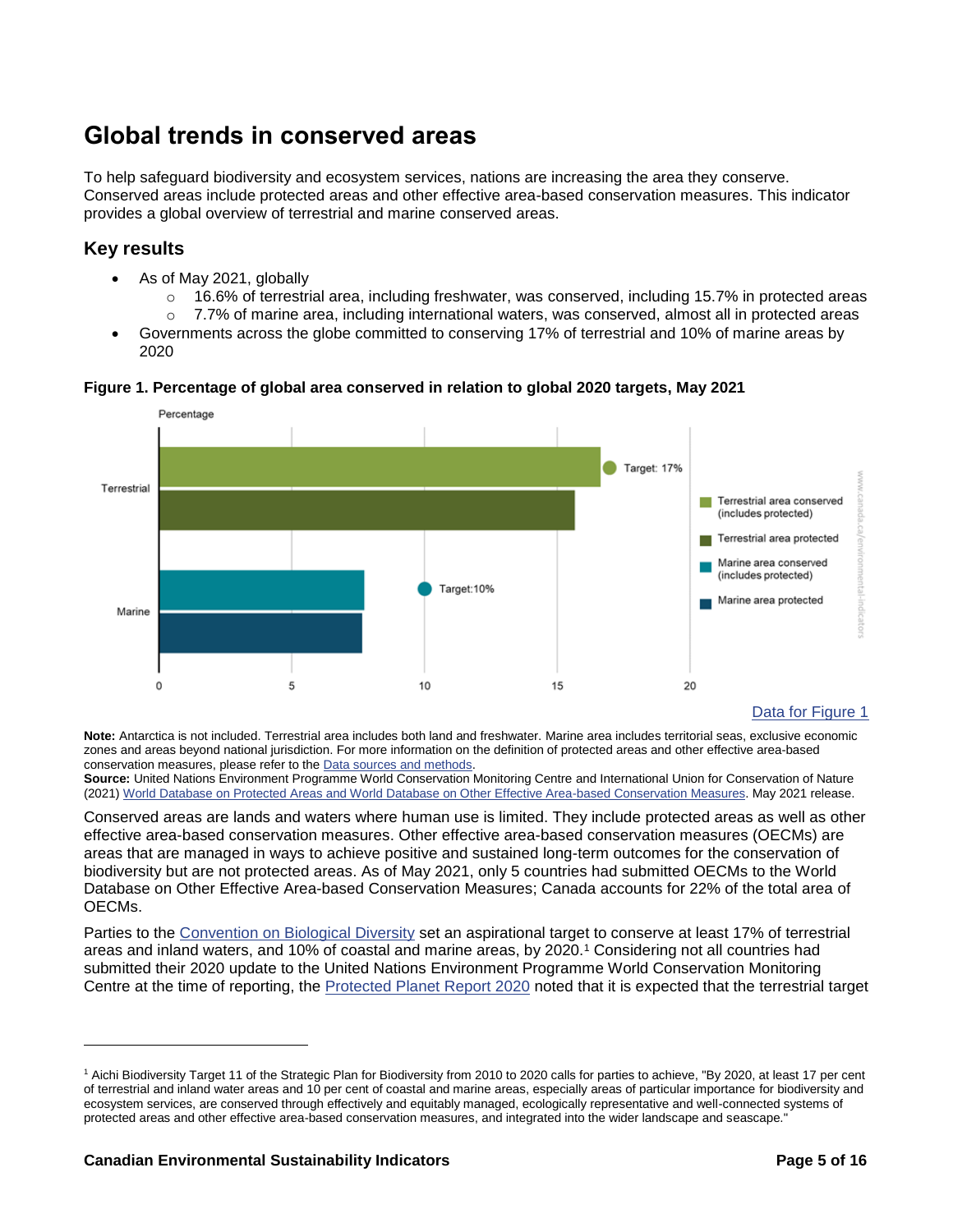would be met and possibly the marine target as well with further updates, especially with the addition of more OECMs.

#### <span id="page-5-0"></span>**Trends in conserved areas coverage**

#### <span id="page-5-1"></span>**Key results**

- Between 1990 and May 2021, global
	- $\circ$  terrestrial conserved areas coverage increased from 7.7% (10.4 million km<sup>2</sup>) to 16.6%  $(22.5 \text{ million km}^2)$
	- $\circ$  marine conserved areas coverage increased from 0.4% (1.8 million km<sup>2</sup>) to 7.7%  $(28.1 \text{ million km}^2)$

<span id="page-5-2"></span>



#### [Data for Figure 2](#page-13-3)

**Note:** Antarctica is not included. Terrestrial area includes both land and freshwater. Marine area includes territorial seas, exclusive economic zones and areas beyond national jurisdiction.

**Source:** United Nations Environment Programme World Conservation Monitoring Centre and International Union for Conservation of Nature (2021) [Protected Planet Report 2020.](https://livereport.protectedplanet.net/)

Globally, over 21 million km<sup>2</sup> or 42% of the current area conserved were recognized since 2010. Marine and coastal areas had the largest increase in coverage over this period and can be broken down into national waters and international waters. Conserved areas within marine areas under national jurisdiction have reached 18%, while only 1.2% of international marine areas are conserved.<sup>2</sup>

l

<sup>&</sup>lt;sup>2</sup> United Nations Environment Programme World Conservation Monitoring Centre and International Union for Conservation of Nature (2021) [Protected Planet Report 2020.](https://livereport.protectedplanet.net/) Cambridge, United Kingdom and Gland, Switzerland.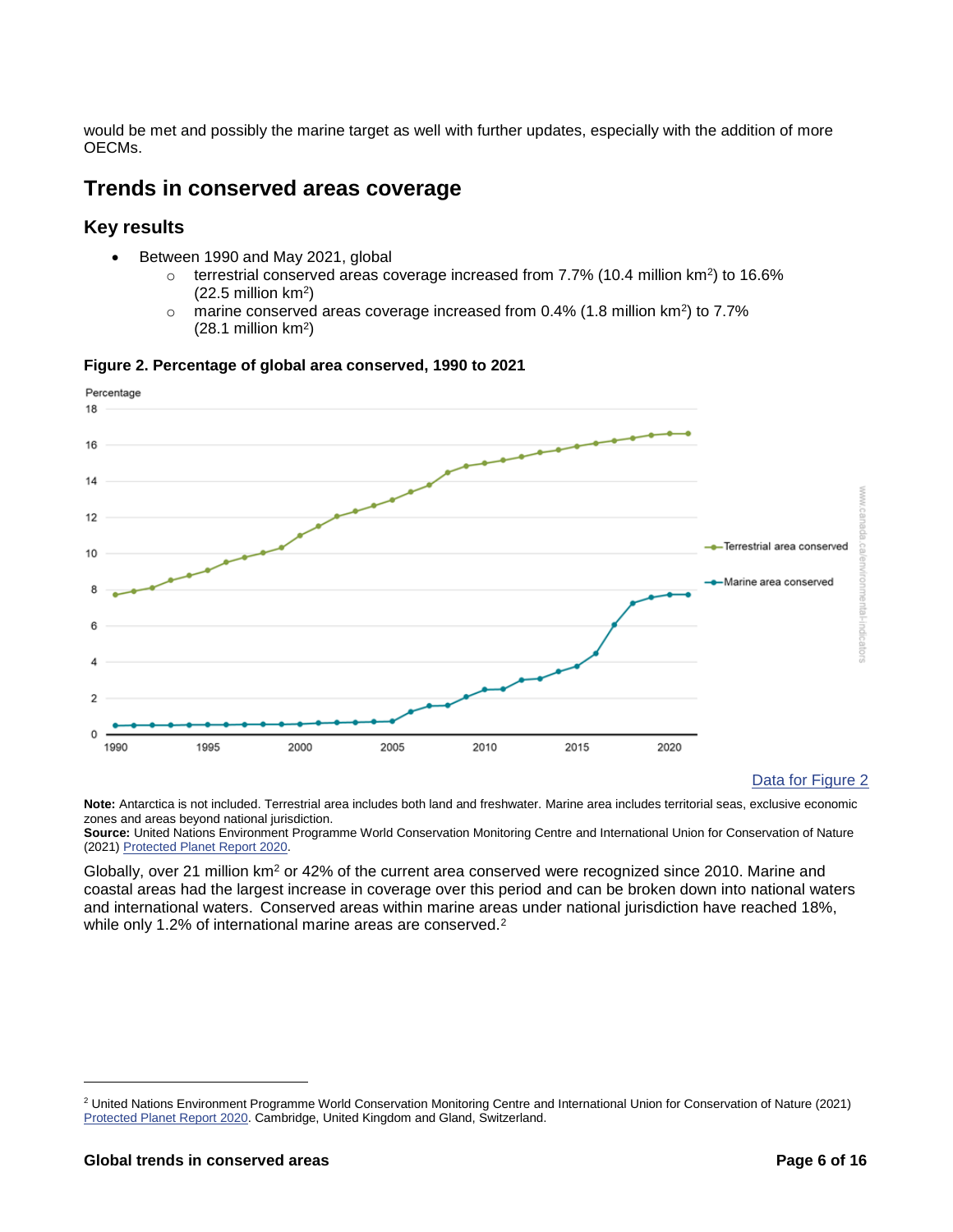# <span id="page-6-0"></span>**Comparison of protected areas, selected countries**

This section provides a comparison of area protected among 10 selected countries. 3, 4

#### <span id="page-6-1"></span>**Key results**

 $\overline{a}$ 

- As of May 2021, among a group of 10 selected countries, Canada
	- $\circ$  ranked fourth in total terrestrial area protected and third in total marine area protected
	- $\circ$  ranked second last in the percentage of terrestrial area protected and eighth in the percentage of marine area protected



#### <span id="page-6-2"></span>**Figure 3. Area protected and percentage of territory protected, selected countries, 2021**

#### [Data for Figure 3](#page-14-0)

**Note:** Terrestrial area includes both land and freshwater. Marine area includes territorial seas and exclusive economic zones. The total area protected of a country is related to the country's total area. Only data from the World Database on Protected Areas are used to ensure consistency among countries. The analysis uses only data for areas that meet the international definition of a protected area and does not include other effective area-based conservation measures (OECMs). It also uses a different methodology than Canada's national reporting. For authoritative Canadian national reporting, se[e Canada's conserved areas](https://www.canada.ca/en/environment-climate-change/services/environmental-indicators/conserved-areas.html) indicators.

**Source:** United Nations Environment Programme World Conservation Monitoring Centre and International Union for Conservation of Nature (2021) [World Database on Protected Areas.](https://www.protectedplanet.net/) May 2021 release.

While Canada<sup>5</sup> protects a large area, its percentage of terrestrial and marine area protected is lower than the average among the peer group of countries. Likewise, the Russian Federation, with the largest terrestrial area (16.9 million km<sup>2</sup>) is also the country with the highest total terrestrial area protected. However, it ranks last in terms of the percentage of its terrestrial area protected.

<sup>&</sup>lt;sup>3</sup> Selected countries include the Group of 7 (Canada, France, Germany, Italy, Japan, the United Kingdom and the United States), Australia (the population, population density and territorial extent are similar to Canada), the Russian Federation (a large northern country like Canada) and Sweden (which has a similar climate).

<sup>4</sup> As of May 2021, among the 10 countries selected for comparison, Canada was the only country to report other effective area-based conservation measures (OECMs).

<sup>5</sup> Due to differing methods, estimates for Canada in this indicator differ fro[m Canada's conserved areas,](https://www.canada.ca/en/environment-climate-change/services/environmental-indicators/conserved-areas.html) Canada's authoritative national indicator. National estimates are updated regularly. As of December 2020, 12.5% of terrestrial area and 13.8% of marine area was recognized as conserved.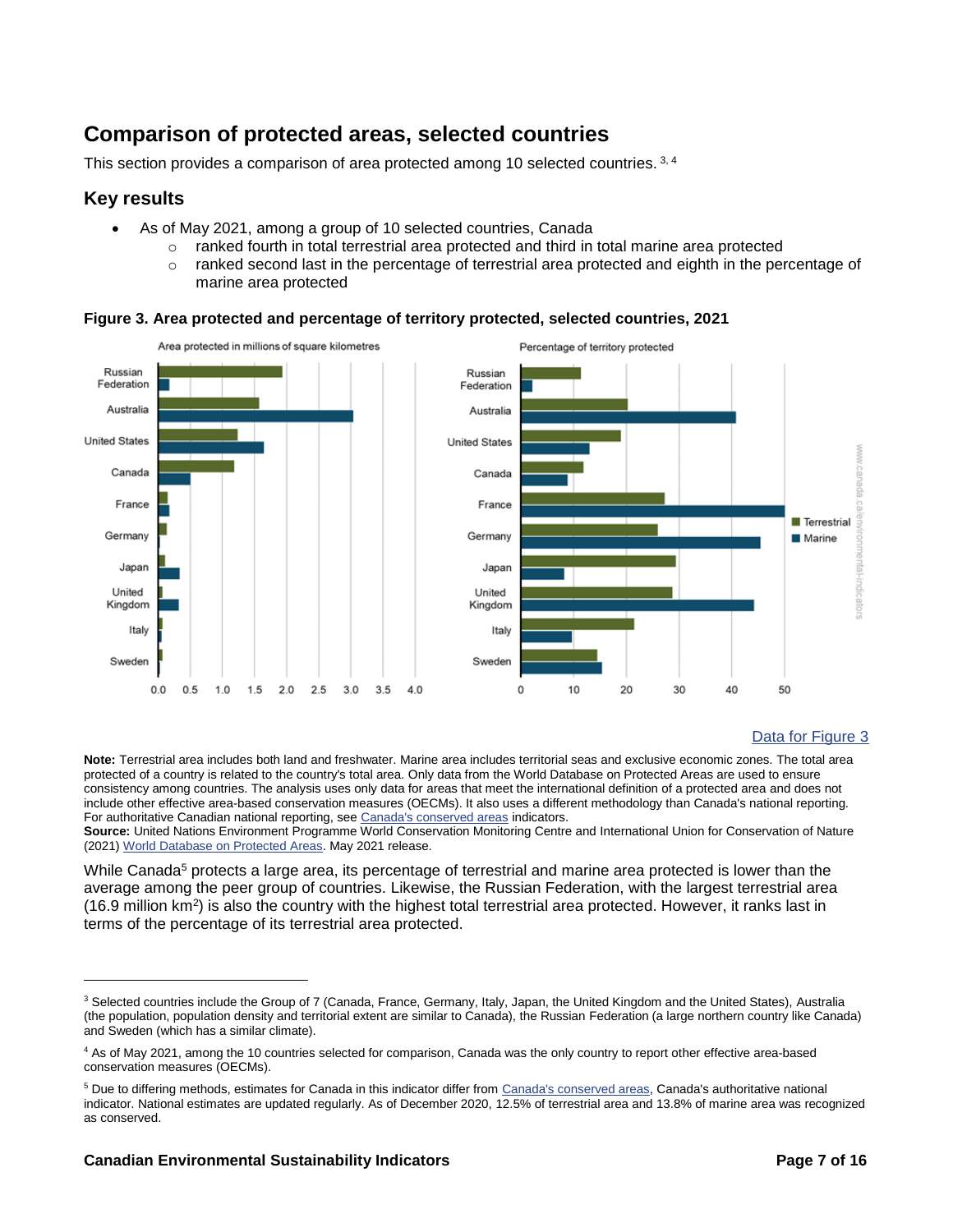The 4 largest countries selected for comparison typically have the largest area protected. The Russian Federation, Australia, the United States and Canada are the top 4 countries in terms of terrestrial area protected. Australia, the United States and Canada have the largest marine area protected.

Among the selected countries, Germany, Japan, the United Kingdom, France, Italy and Australia each protect over 17% of their total terrestrial area. France, Germany, the United Kingdom, Australia, the United States and Sweden each protect over 10% of their total marine area. When taking into account Canada's other effective area-based conservation measures (OECMs), Canada has conserved well over 10% of its total marine area.<sup>6</sup>

### <span id="page-7-0"></span>**About the indicator**

#### <span id="page-7-1"></span>**What the indicator measures**

This indicator reports the amount and percentage of global terrestrial and marine area conserved for the preservation of nature. The indicator also shows a comparison of area protected among 10 selected countries. Global information on protected areas and other effective area-based conservation measures is collected, analyzed and made available by the [World Database on Protected Areas and the World Database on Other](https://www.protectedplanet.net/)  [Effective Area-based Conservation Measures.](https://www.protectedplanet.net/) Land and/or water access and use within protected areas are controlled primarily for the purpose of conserving nature (for example, a park, a conservation area or a wildlife reserve). Other effective area-based conservation measures (OECMs) are also managed in ways that achieve positive and sustained long-term outcomes for the conservation of biodiversity, regardless of their stated objectives.

#### <span id="page-7-2"></span>**Why this indicator is important**

Conserved areas (protected areas and OECMs) are key management tools used for the preservation of biodiversity. The area of land and water that is conserved is a measure of human response to the loss of biodiversity and natural habitat. The [Protected Planet Report 2020](https://livereport.protectedplanet.net/) describes how protected areas and OECMs are achieving the Convention on Biological Diversity Aichi Target 11. Target 11 calls for parties to achieve "By 2020, at least 17 per cent of terrestrial and inland water areas and 10 per cent of coastal and marine areas, especially areas of particular importance for biodiversity and ecosystem services, are conserved through effectively and equitably managed, ecologically representative and well-connected systems of protected areas and other effective area-based conservation measures, and integrated into the wider landscape and seascape."

Conserved areas also contribute to the [Sustainable Development Goals of the 2030 Agenda for Sustainable](http://www.un.org/sustainabledevelopment/)  [Development.](http://www.un.org/sustainabledevelopment/) They are linked to Goal 14, Life Below Water and Target 14.5, "By 2020, conserve at least 10% of coastal and marine areas, consistent with national and international law and based on the best available scientific information." They are also linked to Goal 15, Life on Land and Target 15.1, "By 2020, ensure the conservation, restoration and sustainable use of terrestrial and inland freshwater ecosystems and their services, in particular forests, wetlands, mountains and drylands, in line with obligations under international agreements."

#### <span id="page-7-3"></span>**Related indicators**

[Canada's conserved areas](https://www.canada.ca/en/environment-climate-change/services/environmental-indicators/conserved-areas.html) indicators report the amount and proportion of Canada's terrestrial and marine area that is conserved. They include both protected areas and other effective area-based conservation measures.

### <span id="page-7-4"></span>**Data sources and methods**

#### <span id="page-7-5"></span>**Data sources**

 $\overline{a}$ 

The data used for the indicator are from the May 2021 update of the World Database on Protected Areas and the World Database on Other Effective Area-based Conservation Measures (the databases), available from [Protected](http://www.protectedplanet.net/)  [Planet.](http://www.protectedplanet.net/)<sup>7</sup> Governments and non-governmental organizations submit their data to the databases. Only sites meeting

<sup>&</sup>lt;sup>6</sup> As of the May 2021 release of the World Database on Protected Areas and the World Database on Other Effective Area-based Conservation Measures, Canada had conserved 12.7% (1.12 million km<sup>2</sup>) of its terrestrial area and 13.8% (786 thousand km<sup>2</sup>) of its marine area.

 $7$  Some data providers restrict the redistribution of their data. Data from these providers are used in the analyses but are not available publicly.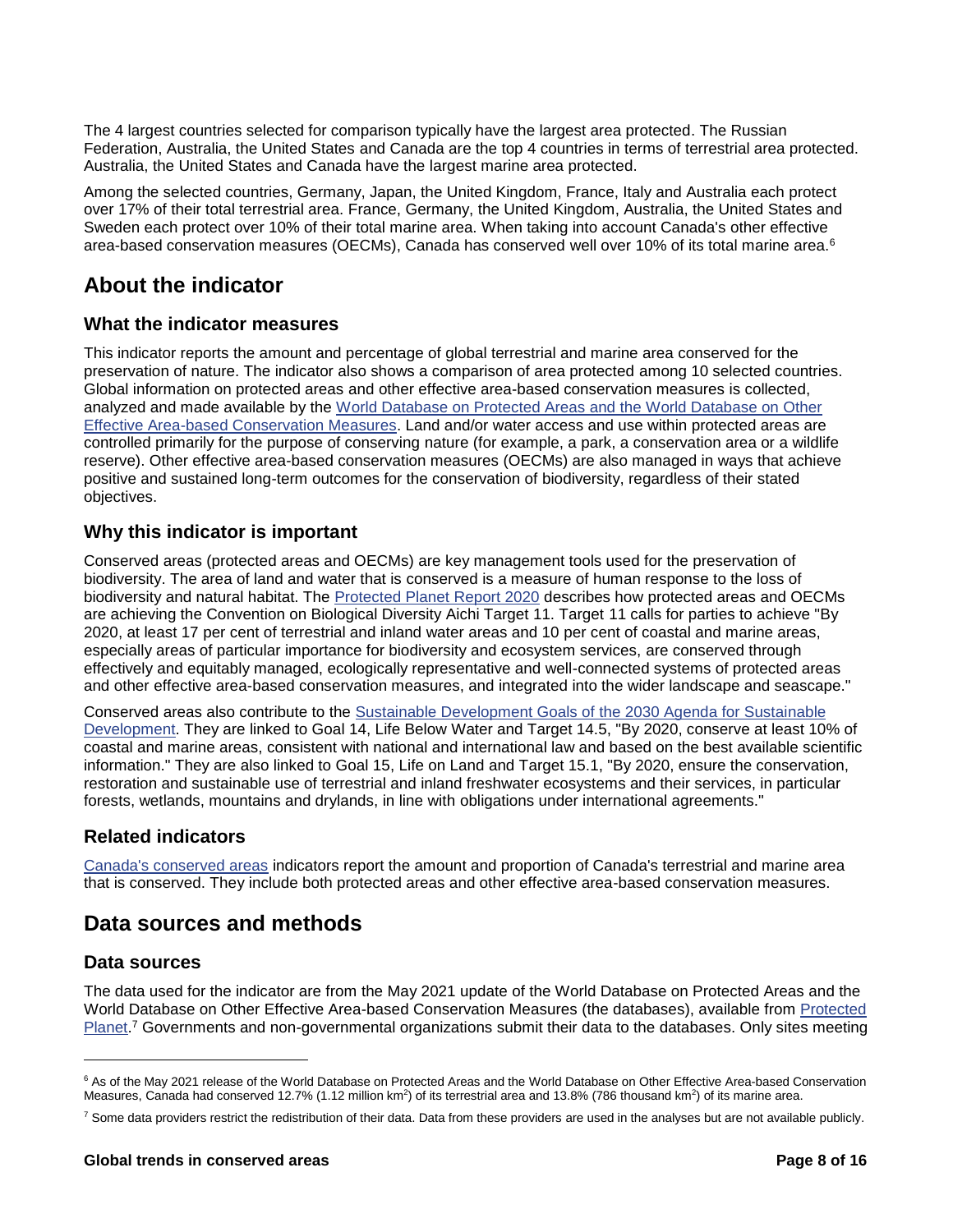the international definitions for a protected area or other effective area-based conservation measure (OECM) are used for calculating protected area and OECM coverage.

#### **More information**

#### <span id="page-8-0"></span>**Protected areas and other effective area-based conservation measures**

Protected areas together with OECMs are referred to as conserved areas. Protected areas recognized as meeting the International Union for Conservation of Nature definition are used for calculating protected area coverage: "A protected area is a clearly defined geographical space, recognised, dedicated and managed, through legal or other effective means, to achieve the long term conservation of nature with associated ecosystem services and cultural values."

Other effective area-based conservation measures (OECMs) must meet the [Convention on Biodiversity](https://www.cbd.int/decisions/cop/?m=cop-14)  [definition](https://www.cbd.int/decisions/cop/?m=cop-14) to be used for calculating OECM coverage: "A geographically defined area other than a Protected Area, which is governed and managed in ways that achieve positive and sustained long-term outcomes for the in situ conservation of biodiversity."

#### **World Database on Protected Areas and World Database on Other Effective Area-based Conservation Measures**

The United Nations Environment Programme World Conservation Monitoring Centre compiles the data provided by protected area and OECM authorities. For example, government agencies provide data on federal protected areas and OECMs, sub-national agencies provide data on sub-national areas, nongovernmental organizations may provide data on areas they own and manage, communities may provide data on the areas they conserve and manage, and so on.

For Canada, the data providers include:

- the Government of Canada which provides the Canadian Protected and Conserved Areas Database
- Ramsar Secretariat, on behalf of Ramsar Contracting Parties, for wetlands recognized under the Ramsar Convention
- the United Nations Educational, Scientific and Cultural Organization (UNESCO), for World Heritage Sites

The capacity, methods and formats of data management vary among data providers; therefore, the global databases are a mosaic of geographic information system data at varying levels of completeness, resolution and quality. Nevertheless, data must meet a [minimum standard](https://wdpa.s3-eu-west-1.amazonaws.com/WDPA_Manual/English/WDPA_WDOECM_Manual_1_6.pdf) (PDF; 1.36 MB). If an area is no longer conserved, it is removed from the database.

Data include all protected areas and OECMs reported as existing in May 2021. Antarctica is excluded because it cannot be attributed to any particular nation. For this reason, it is not included under the jurisdictional clause of the United Nations Convention on Biological Diversity.

International comparisons in the indicator are restricted to a set of 10 countries. Where possible, the Canadian Environmental Sustainability Indicators program uses a common set of countries for international comparison. Selected countries are the Group of 7 (G7), Australia (the population, population density and territorial extent are similar to Canada), the Russian Federation (a large northern country like Canada) and Sweden (which has a similar climate).

National and global statistics were compiled from the May 2021 snapshots of the databases. The databases are updated on a monthly basis as new data are received. However, there is a time lag between when a data provider submits its data and when updates are completed. This is due to time needed to review, verify, incorporate and analyze the data. Although data providers may submit their data as information becomes available, updates are requested at least every 5 years. At any given time, data from different countries may have different date stamps. The May 2021 World Database on Protected Areas and World Database on Other Effective Area-based Conservation Measures snapshots contain Canadian Protected and Conserved Areas Database data date stamped December 2020.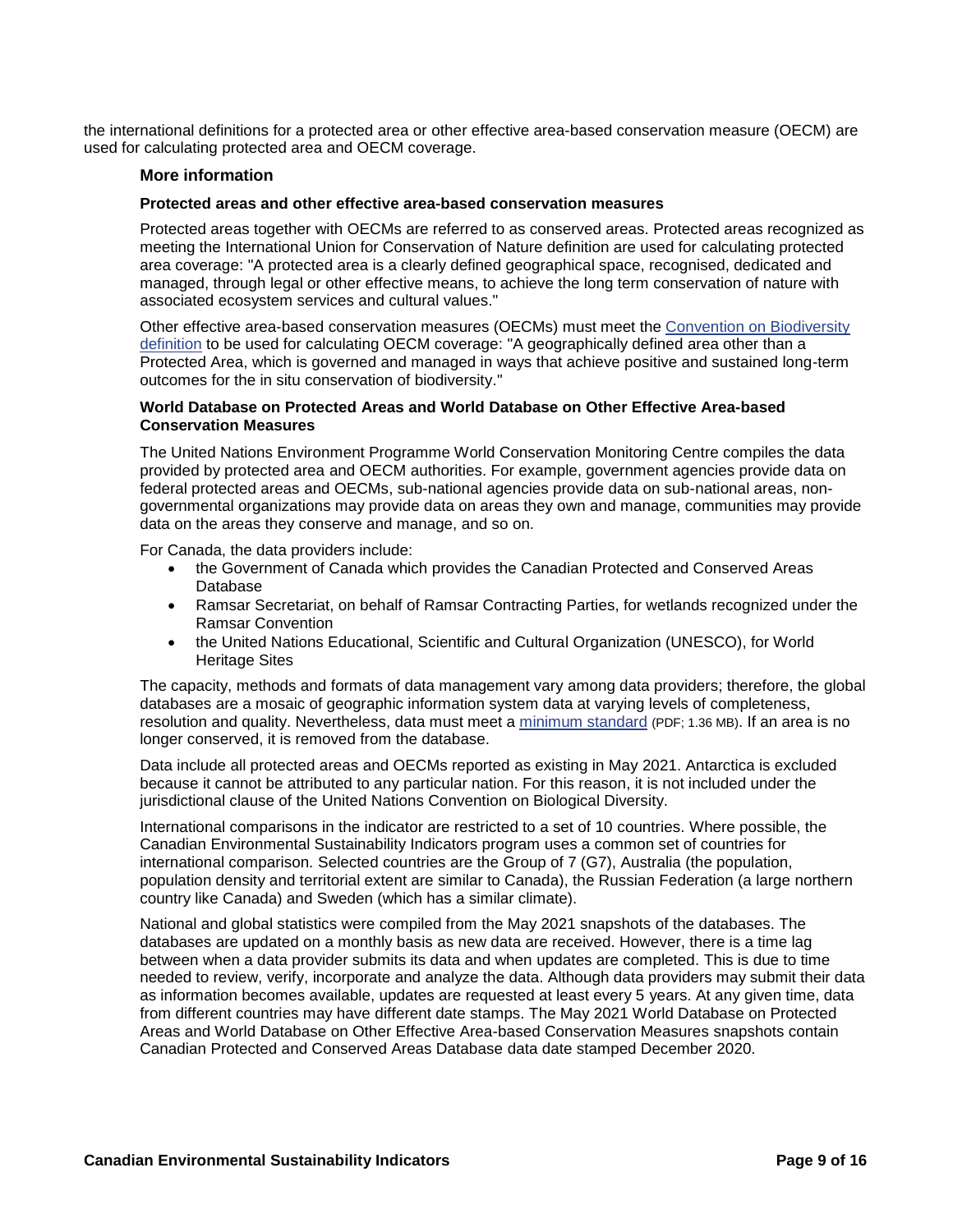#### <span id="page-9-0"></span>**Methods**

The reported values are based on analyses conducted by the United Nations Environment Programme World Conservation Monitoring Centre. These analyses support the [Protected Planet Digital](https://livereport.protectedplanet.net/) Report and the monthly update of the [Protected Planet](http://www.protectedplanet.net/) website. A spatial analysis uses the boundaries (or estimated boundaries) of sites to account for overlaps and calculate the overall protected area and other effective area-based conservation measure (OECM) coverage.

#### **More information**

The World Database on Protected Areas and the World Database on Other Effective Area-based Conservation Measures (the databases) are held within a geographic information system. They store information about protected areas / OECMs, including attributes such as their name, designation, date of designation and documented area, as well as their geographic location as a point or a polygon.

#### **Data selection**

All sites included in the databases are used for protected area and OECM coverage analyses, with the exception of:

- sites that have a status of Proposed or Not Reported
- sites submitted as points with no reported area
- United Nations Educational, Scientific and Cultural Organization (UNESCO) Man and the Biosphere Reserves, on the basis that the buffer and transitional zones of many of these sites are not protected. Core zones are usually protected areas designated at a national level and are typically accounted for in the analyses

Man and the Biosphere Reserve sites reported as OECMs are included in the coverage analyses.

Sites with an unknown year of establishment are treated as if they had been conserved prior to 1990.

#### <span id="page-9-1"></span>**Data analyses**

The United Nations Environment Programme World Conservation Monitoring Centre completed the data analyses used for the indicator. A summary of the methodology used to calculate the global and national protected area and OECM totals is outlined on the [Protected Planet website.](https://www.protectedplanet.net/en/resources/calculating-protected-area-coverage)

The spatial analysis uses a world base map that combines the exclusive economic zones and the terrestrial country boundaries (World Vector Shoreline). Each country is given its own base layer that is used to calculate national totals. The national totals calculated using a global data layer may differ from the results reported nationally. For more information on the differences between the analyses completed by the World Conservation Monitoring Centre and the Government of Canada, please refer to the [Caveats and limitations](#page-10-1) section.

#### **National totals**

The World Conservation Monitoring Centre estimates national protected area and OECM totals separately. Since the indicator does not report OECMs for the comparison by country, only the methods used to calculate national protected area totals are provided below.

National protected area totals are calculated from the monthly release of the World Database on Protected Areas. If the boundaries of a site were not known, but its location and extent were known, it was modelled as a circular buffer around its point location. All of the site boundaries (polygons) were combined into a single data layer by country. This correctly accounts for overlaps among polygons within the country, but retains overlaps between countries.

The data layer was intersected with the world base map to establish country boundaries, including coastlines and marine boundaries. Transboundary protected areas were spatially divided based on the location of each part of the protected area and allocated to the corresponding countries using the world base map.

The intersected output was converted to an equal area projection to estimate the total protected area coverage (in square kilometres) by country. For each country, the percentage of terrestrial area protected was calculated by dividing the total area protected by the total area of its land (including inland waters).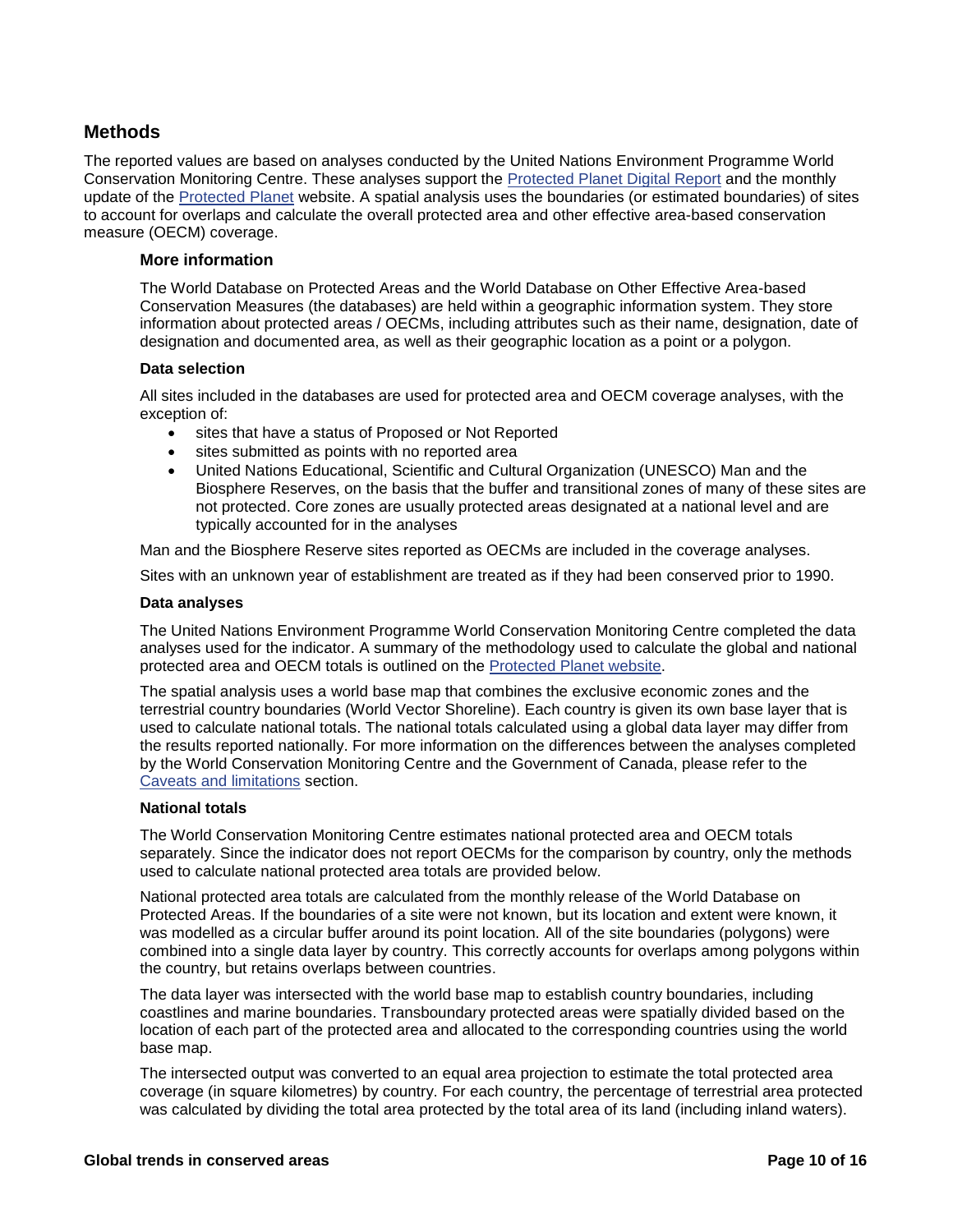The percentage of marine area protected was calculated by dividing the total area of marine protected areas by the total national area of the territorial seas and exclusive economic zone.

National analyses of marine protected area are conducted for the combined territorial sea and exclusive economic zone of each country.<sup>8</sup> Claimed areas of the continental shelf are not considered.

#### **Global totals**

The World Conservation Monitoring Centre estimates global protected area and OECM totals separately. Global protected area totals are calculated from the monthly release of the World Database on Protected Areas. If the boundaries of a site were not known, but its location and extent were known, it was modelled as a circular buffer around its point location. All of the site boundaries (polygons) were combined into a single data layer to account for overlaps among polygons and avoid double counting.

The global protected areas data layer was intersected with the world base map. This intersected output was converted to an equal area projection to estimate the total protected area coverage (in square kilometres). Global terrestrial protected area coverage (percentage) was calculated by dividing the total area of terrestrial protected areas by the global terrestrial area. Antarctica was excluded from the analysis. Global marine protected area coverage was calculated by dividing the total area of marine protected areas by the global marine area. Global marine area includes territorial seas, exclusive economic zones and areas beyond national jurisdiction (beyond 200 nautical miles), often referred to as the "high seas."

The steps taken to calculate global OECM totals are similar to those used for global protected areas totals. Global OECM totals are calculated from the monthly release of the World Database on Other Effective Area-based Conservation Measures. If the boundaries of a site were not known, but its location and extent were known, it was modelled as a circular buffer around its point location. All of the site boundaries (polygons) were combined into a single data layer. Using the global protected areas data layer, areas where protected areas and OECMs overlap were erased from the OECMs data layer. The global OECMs data layer was intersected with the world base map. This intersected output was converted to an equal area projection to estimate the total OECM coverage (in square kilometres). Calculated OECM area are summed for the terrestrial and marine biomes.

Lastly, the total global conserved area coverage is calculated. Total terrestrial conserved area coverage is the sum of the total area of terrestrial protected areas and the total area of terrestrial OECMs divided by the total global terrestrial area excluding Antarctica. Total marine conserved area coverage is equal to total global marine protected areas coverage and total global marine OECM coverage.

#### <span id="page-10-0"></span>**Recent changes**

l

The current iteration of the indicator includes other effective area-based conservation measures (OECMs) in addition to protected areas at the global level. This change reflects development of the World Database on Other Effective Area-based Conservation Measures (the database). Since many countries have yet to report their OECMs to the database, the comparison by country was limited to protected areas.

#### <span id="page-10-1"></span>**Caveats and limitations**

The indicator is based on a compilation of data from many providers and data quality is variable.

Because conserved areas vary in the type and degree of protection as well as in the qualitative value afforded by such protection (for example, connectivity, representativeness, high biodiversity areas), comparisons between countries should be made with caution. The extent to which the lands and waters of a country are conserved is a useful indicator of conservation effort. However, it is not an indication of how well managed conserved areas are, nor does it mean that conservation measures are adequately enforced.

Differences between this indicator and Canada's national estimates should be expected due to a number of factors, including differences in [methodology](http://www.protectedplanet.net/c/calculating-protected-area-coverage) and data providers.

<sup>&</sup>lt;sup>8</sup> Territorial sea is the area from the shoreline out to 12 nautical miles. The exclusive economic zone is the area of the sea adjacent to and beyond the territorial sea, extending out to 200 nautical miles from the shoreline.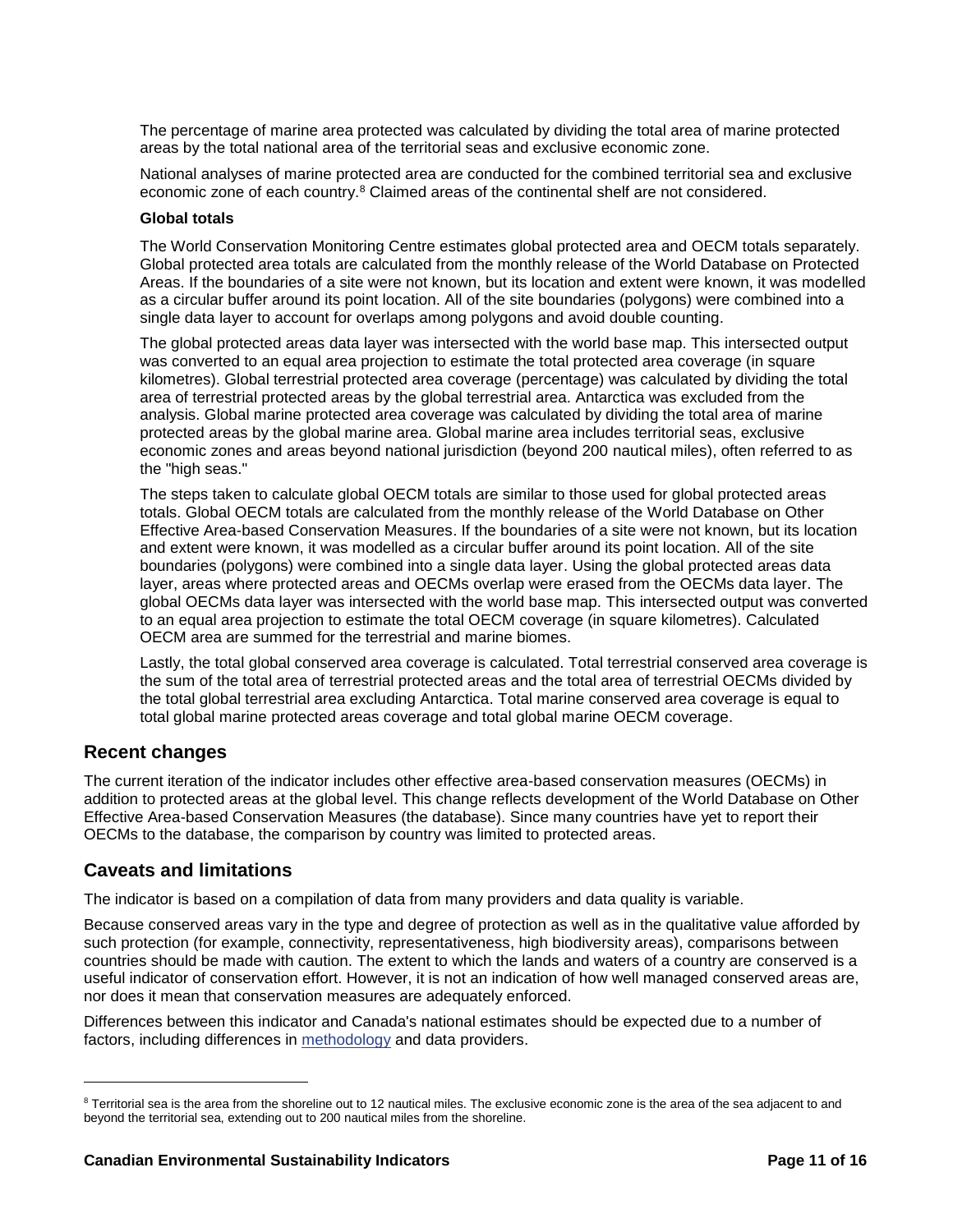#### **More information**

The indicator reports only protected areas and other effective area-based conservation measures (OECMs) recognized under the international definitions that have been reported to the World Database on Protected Areas and the World Database on Other Effective Area-based Conservation Measures (the database). The addition of OECMs has been in development since 2019. To assess progress towards Aichi Target 11, the United Nations Environment Programme World Conservation Monitoring Centre uses both protected areas and OECMs from the databases.

Although Canadian OECMs are captured at the global level, there are very few reported OECMs. As of May 2021, 26% (130 of 506 OECMs) of the OECMs in the database have been submitted by Canada. None of the other countries used for comparison in the indicator reported any OECMs.

Data availability and quality are improving, but not evenly across the globe. Data on protected area coverage are available for over 190 countries and territories. However, there are known gaps.

The United Nations Environment Programme World Conservation Monitoring Centre calculates national and global protected area and OECM coverage through a series of spatial analyses of the databases. A summary of these analyses is outlined in the [Methods](#page-9-1) section.

The methods stated that if the boundaries of a site were unknown, but its location and extent were known, it was modelled as a circular buffer around its point location. However, the buffered points can underestimate or overestimate conserved area totals. The circular buffer may cover areas where conserved areas do not exist (overestimation) or overlap with existing conserved areas (underestimation). For sites that are split between the terrestrial and marine biomes, buffering makes it difficult to assign portions to the correct biome.

#### **Sources of discrepancies between the global estimates for Canada and Canada's national reporting on conserved areas**

The date stamps of Canada's national reporting and the global estimates for Canada can vary. However, at the time of publishing, the global estimates for Canada taken from the May 2021 update of the World Database on Protected Areas align with the December 31, 2020 snapshot of the Canadian Protected and Conserved Areas Database. The World Conservation Monitoring Centre's estimates for Canada are based on:

- The December 31, 2020 snapshot of the Canadian Protected and Conserved Areas Database, updated in the World Database on Protected Areas in April 2021
- World Heritage Site and Ramsar data, updated in the World Database on Protected Areas in 2020

Because of the way in which the World Database on Protected Areas and the World Database on Other Effective Area-based Conservation Measures are compiled, recently designated areas may not appear in the databases.

Canada's national reporting does not include data reported by international conventions for World Heritage Sites and Ramsar sites.

The global estimates for Canada and Canada's national reporting on conserved areas use different map projections and geographic base layers, as appropriate to the scale of their respective analyses. These cause differences in the estimated area of protected and conserved areas as well as in the baseline areas for terrestrial and marine territory. In Canada, marine and terrestrial areas are labelled by the reporting jurisdiction and this information is used in the Canadian analysis. The Canadian analysis uses national data layers that provide more detailed information for Canada. For the World Conservation Monitoring Centre analyses, polygons are divided into marine and terrestrial categories using mapped coastlines from a global layer. This causes differences in the marine/terrestrial split, where many marine coastal areas in Canada are classified as terrestrial in the World Conservation Monitoring Centre analyses. Because the majority of Canada's marine conserved area is coastal, the global conserved area estimates for Canada are skewed towards the terrestrial biome. These methodological differences contribute to discrepancies between the global estimates for Canada and Canada's national reporting on conserved areas.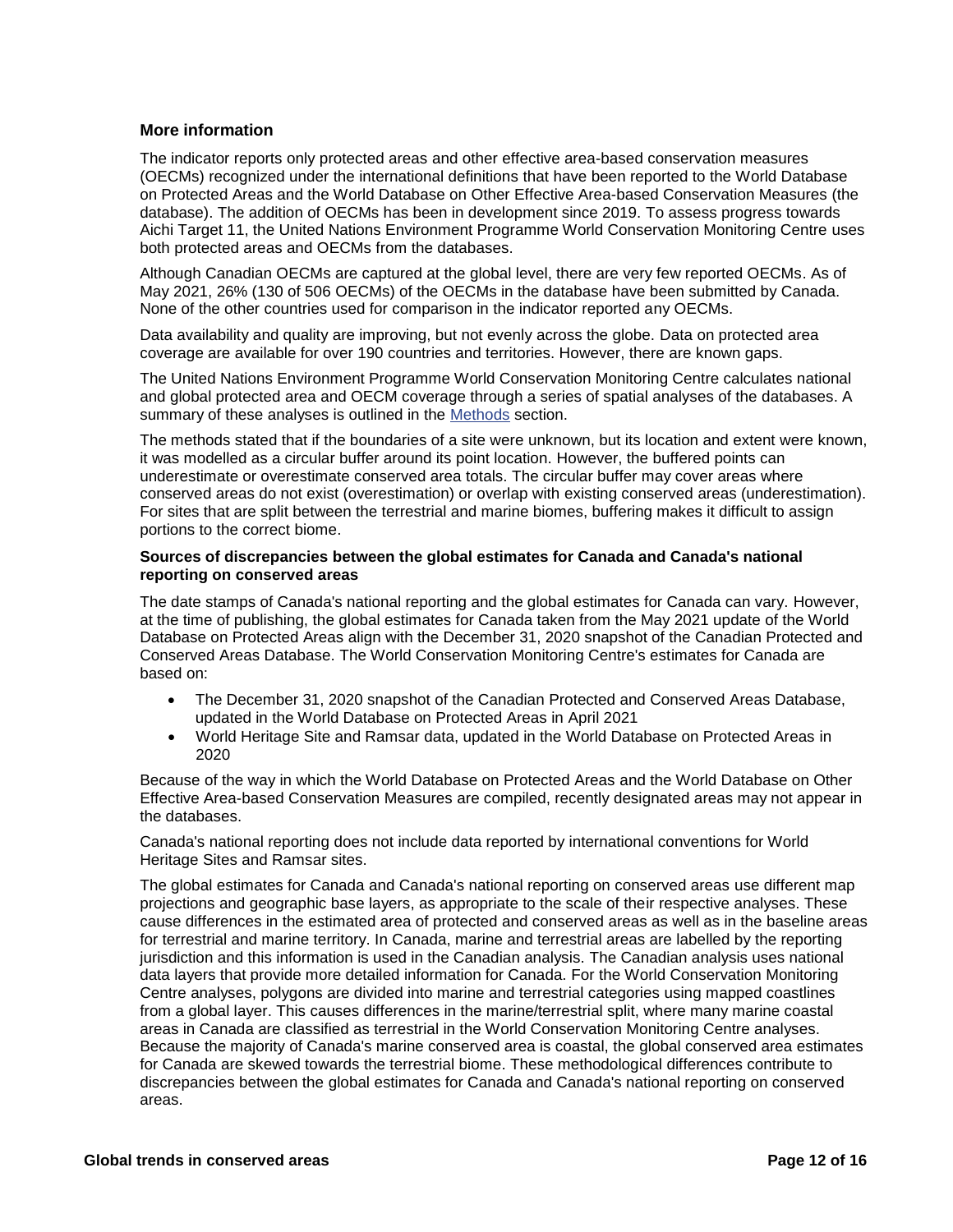# <span id="page-12-0"></span>**Resources**

#### <span id="page-12-1"></span>**References**

Dudley N (ed.) (2013) [Guidelines for Applying Protected Area Management Categories.](http://www.iucn.org/about/work/programmes/gpap_home/gpap_capacity2/gpap_pub/gpap_catpub/?13959/Guidelines-for-applying-protected-area-management-categories) Gland, Switzerland. Retrieved on June 10, 2021.

United Nations Environment Programme World Conservation Monitoring Centre (2019) [User Manual for the World](http://wcmc.io/WDPA_Manual)  [Database on Protected Areas and World Database on Other Effective Area-based Conservation Measures: 1.6](http://wcmc.io/WDPA_Manual) (PDF; 1.36 MB). Cambridge, United Kingdom. Retrieved on June 10, 2021.

United Nations Environment Programme World Conservation Monitoring Centre and International Union for Conservation of Nature (2021) [Calculating protected and OECM area coverage.](https://www.protectedplanet.net/en/resources/calculating-protected-area-coverage) Retrieved on June 10, 2021.

United Nations Environment Programme World Conservation Monitoring Centre and International Union for Conservation of Nature (2021) [Protected Planet Report 2020.](https://livereport.protectedplanet.net/) Cambridge, United Kingdom and Gland, Switzerland. Retrieved on June 10, 2021.

United Nations Environment Programme World Conservation Monitoring Centre and International Union for Conservation of Nature (2021) [World Database on Protected Areas and World Database on Other Effective Area](https://www.protectedplanet.net/)[based Conservation Measures.](https://www.protectedplanet.net/) May 2021 release. Retrieved on May 14, 2021.

#### <span id="page-12-2"></span>**Related information**

[Biodiversity Indicators Partnership](http://www.bipindicators.net/)

[Convention on Biological Diversity](http://www.cbd.int/)

[Digital Observatory for Protected Areas](http://dopa.jrc.ec.europa.eu/)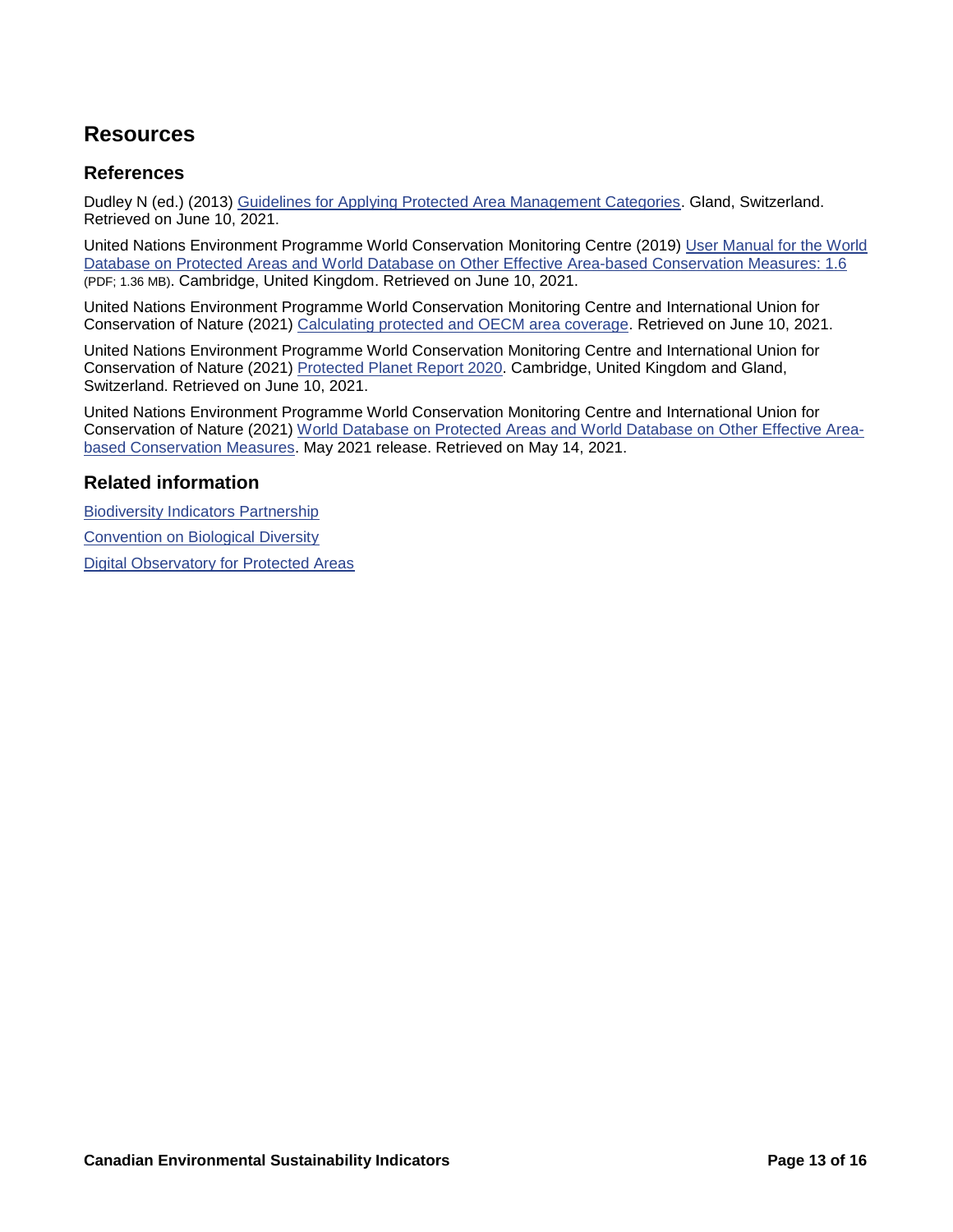# <span id="page-13-0"></span>**Annex**

## <span id="page-13-1"></span>**Annex A. Data tables for the figures presented in this document**

#### <span id="page-13-2"></span>**Table A.1. Data for Figure 1. Percentage of global area conserved [in relation to global 2020 targets, May](#page-4-2)  [2021](#page-4-2)**

| <b>Territory</b> | Area protected<br>(percentage) | <b>Area conserved</b><br>(percentage) | Target for 2020<br>(percentage) |
|------------------|--------------------------------|---------------------------------------|---------------------------------|
| Terrestrial area | 15.7                           | 16.6                                  |                                 |
| Marine area      | 77<br>٠.                       | .                                     | 10                              |

**Note:** Antarctica is not included. Terrestrial area includes both land and freshwater. Marine area includes territorial seas, exclusive economic zones and areas beyond national jurisdiction. Area conserved includes area protected as well as other effective area-based conservation measures. For more information on the definition of protected areas and other effective area-based conservation measures, please refer to the [Data sources and methods.](#page-8-0)

**Source:** United Nations Environment Programme World Conservation Monitoring Centre and International Union for Conservation of Nature (2021) [World Database on Protected Areas and World Database on Other Effective Area-based Conservation Measures.](https://www.protectedplanet.net/en) May 2021 release.

#### <span id="page-13-3"></span>**Table A.2. Data for Figure 2. Percentage [of global area conserved, 1990 to 2021](#page-5-2)**

| Year | <b>Terrestrial area</b><br>conserved<br>(thousands of square<br>kilometres) | <b>Terrestrial area</b><br>conserved<br>(percentage) | <b>Marine area conserved</b><br>(thousands of square<br>kilometres) | <b>Marine</b> area<br>conserved<br>(percentage) |  |
|------|-----------------------------------------------------------------------------|------------------------------------------------------|---------------------------------------------------------------------|-------------------------------------------------|--|
| 1990 | 10 4 22                                                                     | 7.7                                                  | 1789                                                                | 0.5                                             |  |
| 1991 | 10 691                                                                      | 7.9                                                  | 1837                                                                | 0.5                                             |  |
| 1992 | 10 953                                                                      | 8.1                                                  | 1877                                                                | 0.5                                             |  |
| 1993 | 11 516                                                                      | 8.5                                                  | 1892                                                                | 0.5                                             |  |
| 1994 | 11858                                                                       | 8.8                                                  | 1913                                                                | 0.5                                             |  |
| 1995 | 12 25 2                                                                     | 9.1                                                  | 1956                                                                | 0.5                                             |  |
| 1996 | 12 860                                                                      | 9.5                                                  | 1977                                                                | 0.5                                             |  |
| 1997 | 13 2 22                                                                     | 9.8                                                  | 2 0 0 2                                                             | 0.6                                             |  |
| 1998 | 13 5 64                                                                     | 10.1                                                 | 2 0 3 4                                                             | 0.6                                             |  |
| 1999 | 13 944                                                                      | 10.3                                                 | 2 0 6 8                                                             | 0.6                                             |  |
| 2000 | 14859                                                                       | 11.0                                                 | 2 104                                                               | 0.6                                             |  |
| 2001 | 15 5 35                                                                     | 11.5                                                 | 2 2 9 7                                                             | 0.6                                             |  |
| 2002 | 16 280                                                                      | 12.1                                                 | 2 4 0 6                                                             | 0.7                                             |  |
| 2003 | 16 658                                                                      | 12.3                                                 | 2 4 3 9                                                             | 0.7                                             |  |
| 2004 | 17078                                                                       | 12.7                                                 | 2 5 5 8                                                             | 0.7                                             |  |
| 2005 | 17 507                                                                      | 13.0                                                 | 2659                                                                | 0.7                                             |  |
| 2006 | 18 097                                                                      | 13.4                                                 | 4572                                                                | 1.3                                             |  |
| 2007 | 18 604                                                                      | 13.8                                                 | 5749                                                                | 1.6                                             |  |
| 2008 | 19555                                                                       | 14.5                                                 | 5830                                                                | 1.6                                             |  |
| 2009 | 20 031                                                                      | 14.8                                                 | 7 5 6 0                                                             | 2.1                                             |  |
| 2010 | 20 24 6                                                                     | 15.0                                                 | 9015                                                                | 2.5                                             |  |
| 2011 | 20 459                                                                      | 15.2                                                 | 9 0 7 7                                                             | 2.5                                             |  |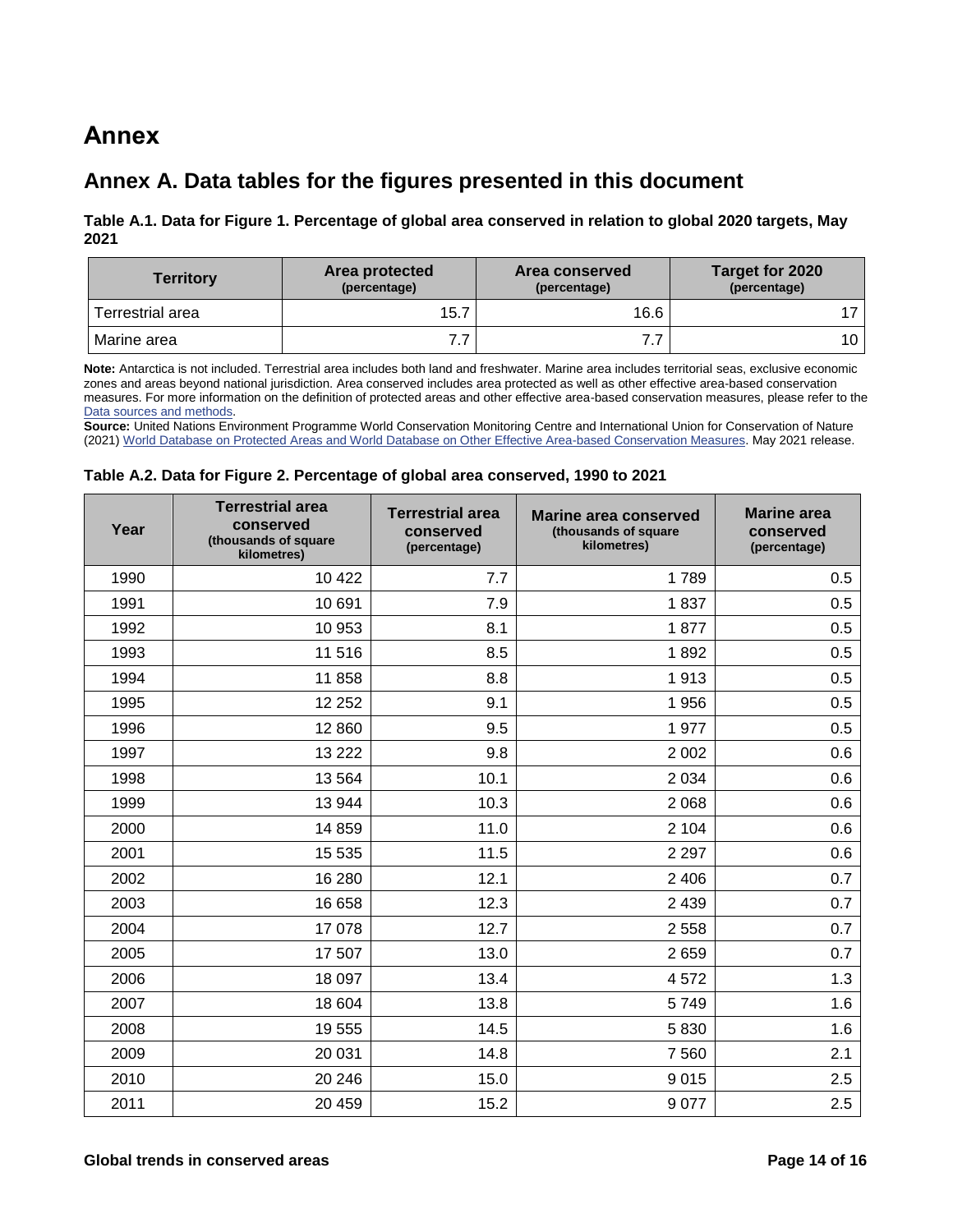| Year | <b>Terrestrial area</b><br>conserved<br>(thousands of square)<br>kilometres) | <b>Terrestrial area</b><br>conserved<br>(percentage) | Marine area conserved<br>(thousands of square)<br>kilometres) | <b>Marine area</b><br>conserved<br>(percentage) |
|------|------------------------------------------------------------------------------|------------------------------------------------------|---------------------------------------------------------------|-------------------------------------------------|
| 2012 | 20716                                                                        | 15.4                                                 | 10 951                                                        | 3.0                                             |
| 2013 | 21 049                                                                       | 15.6                                                 | 11 195                                                        | 3.1                                             |
| 2014 | 21 238                                                                       | 15.7                                                 | 12 611                                                        | 3.5                                             |
| 2015 | 21 500                                                                       | 15.9                                                 | 13 679                                                        | 3.8                                             |
| 2016 | 21 7 23                                                                      | 16.1                                                 | 16 240                                                        | 4.5                                             |
| 2017 | 21 9 27                                                                      | 16.3                                                 | 21 961                                                        | 6.1                                             |
| 2018 | 22 111                                                                       | 16.4                                                 | 26 330                                                        | 7.3                                             |
| 2019 | 22 3 33                                                                      | 16.6                                                 | 27 481                                                        | 7.6                                             |
| 2020 | 22 455                                                                       | 16.6                                                 | 28 0 54                                                       | 7.7                                             |
| 2021 | 22 455                                                                       | 16.6                                                 | 28 0 54                                                       | 7.7                                             |

**Note:** Antarctica is not included. Terrestrial area includes both land and freshwater. Marine area includes territorial seas, exclusive economic zones and areas beyond national jurisdiction.

**Source:** United Nations Environment Programme World Conservation Monitoring Centre and International Union for Conservation of Nature (2021) [Protected Planet Report 2020.](https://livereport.protectedplanet.net/)

<span id="page-14-0"></span>

| Table A.3. Data for Figure 3. Area protected and percentage of territory protected, selected countries, |
|---------------------------------------------------------------------------------------------------------|
| 2021                                                                                                    |

| <b>Country</b>                                       | Terrestrial<br>area<br>(thousands of<br>square<br>kilometres) | <b>Terrestrial</b><br>area<br>protected<br>(thousands of<br>square<br>kilometres) | <b>Terrestrial</b><br>area<br>protected<br>(percentage) | <b>Marine area</b><br>(thousands of<br>square<br>kilometres) | <b>Marine</b> area<br>protected<br>(thousands of<br>square<br>kilometres) | <b>Marine area</b><br>protected<br>(percentage) |
|------------------------------------------------------|---------------------------------------------------------------|-----------------------------------------------------------------------------------|---------------------------------------------------------|--------------------------------------------------------------|---------------------------------------------------------------------------|-------------------------------------------------|
| <b>Russian Federation</b>                            | 16875                                                         | 1933                                                                              | 11.4                                                    | 7673                                                         | 172                                                                       | $2.2\phantom{0}$                                |
| Australia                                            | 7 722                                                         | 1571                                                                              | 20.3                                                    | 7432                                                         | 3036                                                                      | 40.8                                            |
| <b>United States</b>                                 | 9490                                                          | 1 2 3 5                                                                           | 13.0                                                    | 8591                                                         | 1648                                                                      | 19.2                                            |
| Canada                                               | 9 9 5 5                                                       | 1 1 8 6                                                                           | 11.9                                                    | 5 6 9 8                                                      | 505                                                                       | 8.9                                             |
| France                                               | 549                                                           | 150                                                                               | 27.3                                                    | 344                                                          | 173                                                                       | 50.4                                            |
| Germany                                              | 358                                                           | 135                                                                               | 37.8                                                    | 56                                                           | 26                                                                        | 45.4                                            |
| Japan                                                | 374                                                           | 110                                                                               | 29.4                                                    | 4 0 4 1                                                      | 333                                                                       | 8.2                                             |
| United Kingdom                                       | 245                                                           | 70                                                                                | 28.7                                                    | 723                                                          | 320                                                                       | 44.2                                            |
| Sweden                                               | 449                                                           | 65                                                                                | 14.5                                                    | 155                                                          | 24                                                                        | 15.4                                            |
| Italy                                                | 301                                                           | 65                                                                                | 21.5                                                    | 539                                                          | 52                                                                        | 9.7                                             |
| <b>Global excluding</b><br>Antarctica <sup>[A]</sup> | 134 918                                                       | 21 200                                                                            | 15.7                                                    | 362 330                                                      | 27 800                                                                    | 7.7                                             |

Note: <sup>[A]</sup> The global total excluding Antarctica is published in the **Protected Planet Report 2020</u>**. Terrestrial area includes both land and freshwater. Marine area includes territorial seas and exclusive economic zones. The total area protected of a country is related to a country's total area. Only data from the World Database on Protected Areas are used to ensure consistency among countries. The analysis uses only data for areas that meet the international definition of a protected area and does not include other effective area-based conservation measures (OECMs). It also uses a different methodology than [Canada's](https://www.canada.ca/en/environment-climate-change/services/environmental-indicators/conserved-areas.html) national reporting. For authoritative Canadian national reporting, see Canada's [conserved](https://www.canada.ca/en/environment-climate-change/services/environmental-indicators/conserved-areas.html) areas indicators.

**Source:** United Nations Environment Programme World Conservation Monitoring Centre and International Union for Conservation of Nature (2021) [World Database on Protected Areas.](https://www.protectedplanet.net/) May 2021 release.